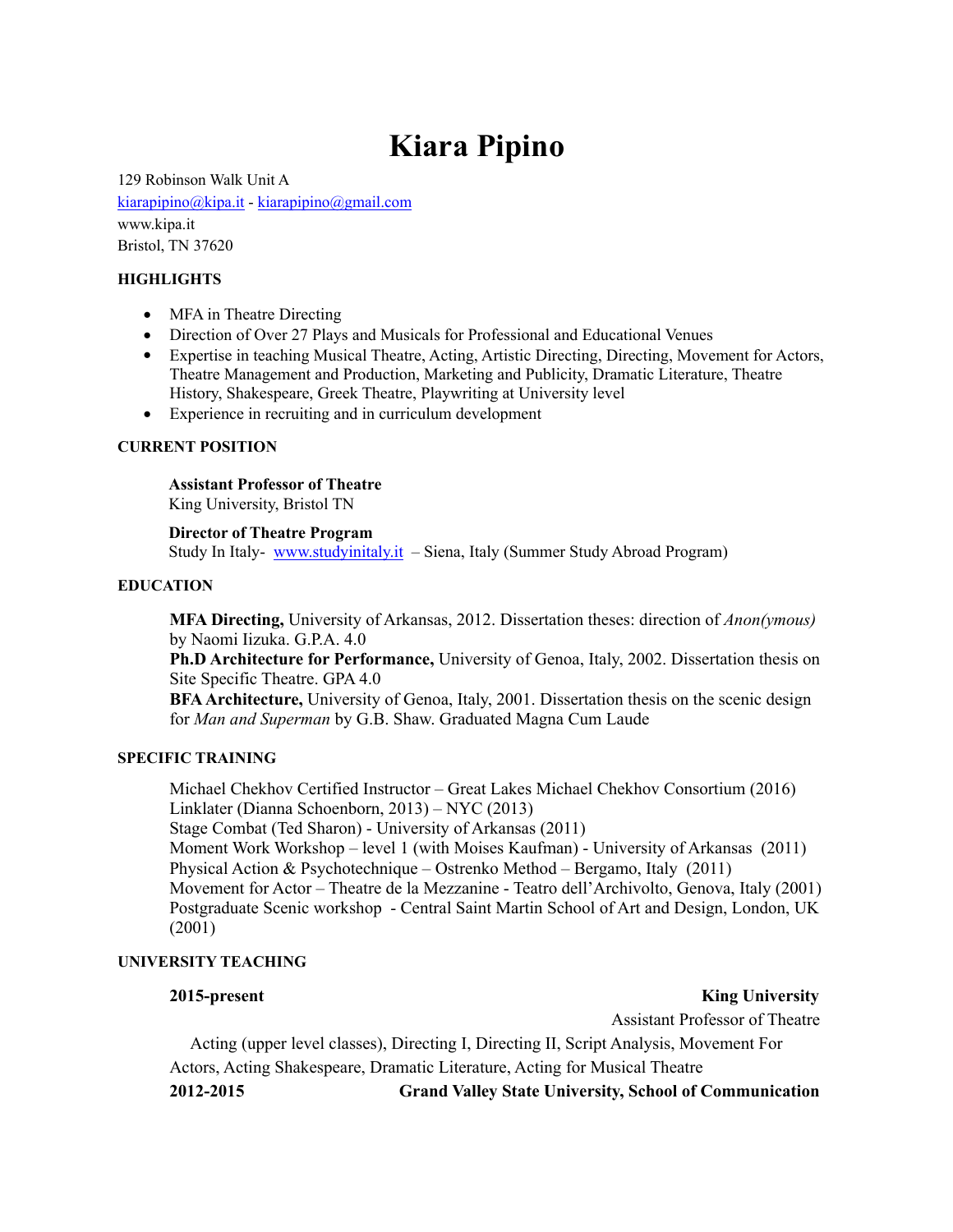Visiting Assistant Professor of Theatre Co- Director Italy Study Abroad Italy Theatre Program Introduction to Theatre, Theatre Production, Acting Process, Directing II, Movement for Actors, Acting in Musical Theatre, Bard To Go (also listed under Directing and Shakespeare in Performance), Music Art and Theatre For Elementary Education

| 2010-2012 | University of Arkansas, Department of Theatre |                                    |
|-----------|-----------------------------------------------|------------------------------------|
|           |                                               | <b>Graduate Teaching Assistant</b> |

Introduction to Theatre, Theatre Lecture, Directing I

| 2007-2009 | <b>Consortium Educational Consulting (for Maryland University)</b> |            |
|-----------|--------------------------------------------------------------------|------------|
|           |                                                                    | Instructor |

History of Italian Theatre

**2005-2009 University of Genova**, Italy Visiting Professor Position

New Perspectives in ancient Architecture and Ancient Drama, The Evolution of Space in Greek and Roman Theatre

# **SEMINAR AND WORKSHOPS**

**Prague Shakespeare Company Summer Shakespeare Intensive Prague - Czech Republic – July 2017** Instructor

**13th International Festival of Theatre Making, Athens (Greece) – July 2017** Character and Movement with Michael Chekhov

**KCACTF Region IV – Statesboro, GA February 2017** Building Character Through Movement – Workshop presenter

**SETC – Lexington KY – March 2017** Awaken the Character! Tell the Story - Workshop

**Athe Chicago 2016 – 10 Minute Play Festival**  New Play Development: Director (*Small Things*, by Tom Smith)

**SPIT Silly People's Improv. Theater – Manila**  Improv with Michael Chekhov – July 2016

**Philippines Educational Theatre Association (PETA) – Manila**  The Michael Chekhov Technique– July 2016

**Ateneo de Manila University**  The Michael Chekhov Technique– June 2016

# **University of Wisconsin Madison**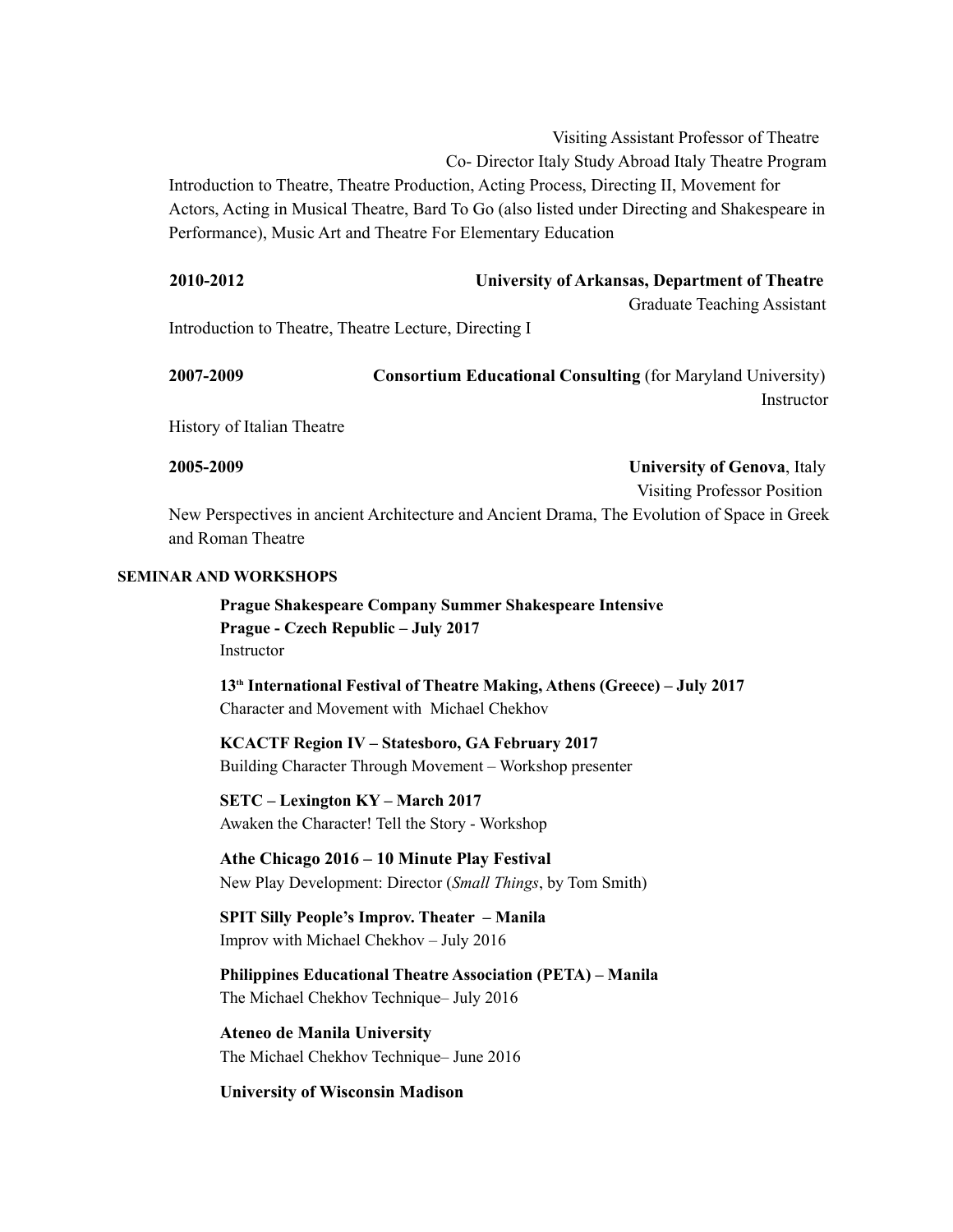Keynote Speaker at the TDGSO Conference – April 2016 "Theatre and Pietas".

#### **SETC – Greensboro NC – March 2016**

Exploring and Building Character: tools to find your way into a script – workshop -

# **KCACTF Region IV - Charleston, SC- February 2016**

Building Character Through Movement – Workshop presenter Irene Ryan Respondent

# **Athe Montreal 2015 – 10 Minute Play Festival**

New Play Development: Director (*Finding Zeus*, by Jack Rushton)

# **Respondent – SpotsOpWest Festival**

Ypres – Belgium - July 2015

#### **Athe Scottsdale 2014 – 10 Minute Play Festival**

New Play Development: Designer for two plays (*Hush*, by Denise Hinson – directed by Sue Klemp; *The Last Parnassus* by Fonzie Geary – directed by Becky Prophet)

#### **Playwrights Horizons - Classic Characters in Monologues**

Workshop: Acting Instructor Playwrights Horizons, 416 West 42 Street – New York City. August 15-18, 2014.

#### **Valle Christi Summer School - CFA Genova (Italy)**

Workshop: Chekhov Technique Genova, Italy. July 14-20, 2014.

# 10<sup>th</sup> International Festival of Theatre Making, Athens (Greece)

Workshop: Movement for Actors Athens, Greece. June 29-July 5, 2014.

#### **"Clytemnestra: A Conversation"**

Seminar: Invited Guest Speaker University of Missouri, Columbia. April 22, 2014.

# **"A Physical Approach to Acting" – KCACTF Region III Conference**

Workshop Instructor Saginaw Valley State University, January 10, 2014.

#### **KCACTF Region III Conference**

Conference Respondent University of Wisconsin-Milwaukee, January 7, 2015 Saginaw Valley State University, January 7- 11, 2014.

#### **Michigan Thespian Festival**

Acting with Michael Chekhov - Workshop Instructor Saginaw Valley State University, December 6, 2014.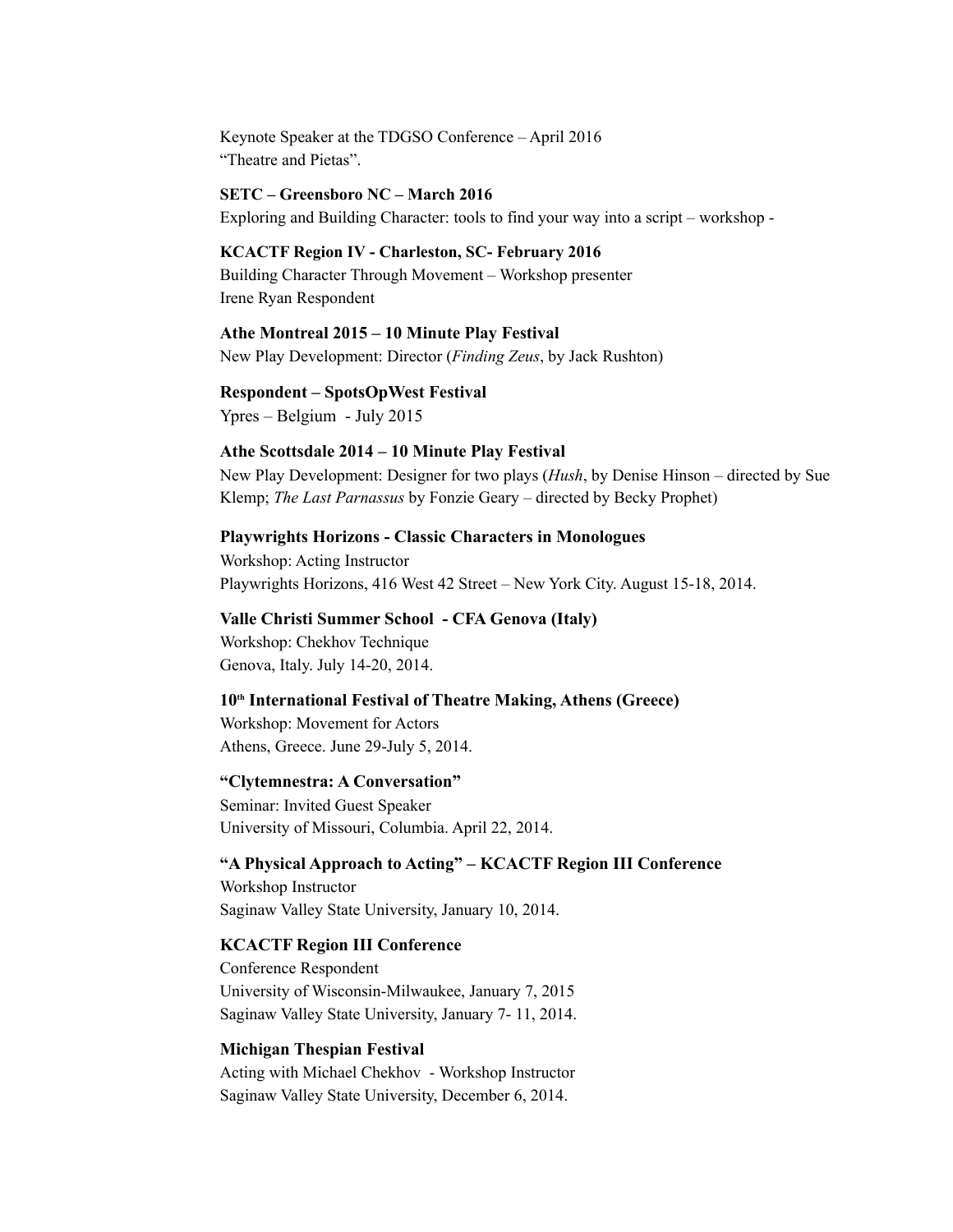#### **Michigan Thespian Festival**

Acting Judge Saginaw Valley State University, December 6, 2013.

**9th International Festival of Theatre Making, Athens (Greece) -** Workshop: Movement for Actors Athens, Greece. June 30-July 6, 2013.

#### **"Creating your character through movement" – KCACTF Region III Conference**

Workshop Instructor Saginaw Valley State University, January 11, 2013.

#### **Michigan Thespian Festival**

Movement for Actors - Workshop Instructor Saginaw Valley State University, December 6, 2012.

#### **PUBLICATIONS**

"Theatre and Pietas. Euripides' The Suppliants, T.S. Eliot's Murder In The Cathedral, D. Brevoort's The Women of Lockerbie." Collana I Labirinti, Trieste, January 2016.

"Classic Theatre and Musical Theatre: connections and adaptations." *Dioniso*, Siracusa, April 2014.

"The Odyssey on Stage. Naomi Iizuka and Derek Walcott." *Maia*, Capelli Editore, Bologna, 2012.

"Italian Theatre Bogs Down as Funding Evaporates." *American Theatre Magazine*, New York, October 2012. Print.

"Una Scenografia per Antigone", in: M. Ripoli - M. Rubino (edd.), *Antigone. Il mito, il diritto, lo spettacolo*, De Ferrari, Genova, 2005. Print.

"Una Visione Senza Crisi," *PARAMETRO*, n. 249 Year XXXIII January/February 2004

"Le Citta' Invisibili. Le Ragioni di Una Scommessa," in Archandweb.com/interferenze/ spet\_arch/citta\_invisibili.htm, Jan. 2004

"Ivo Chiesa: Una vita in Teatro,*" Primafila*, n.102, January 2004 p.81-84

*StranaMente*, (a novel) Sovera Multimedia, 2003, isbn 88-8124-362-8

#### **CONFERENCE PRESENTATIONS**

"Shakespeare and Videogames, an unlikely match to attract young audiences.", ASA Shakespeare Conference, New Delhi, 2016.

"Teaching and directing Shakespeare in College. The challenges of a small program.", GVSU Shakespeare Conference, Grand Rapids (MI), 2016.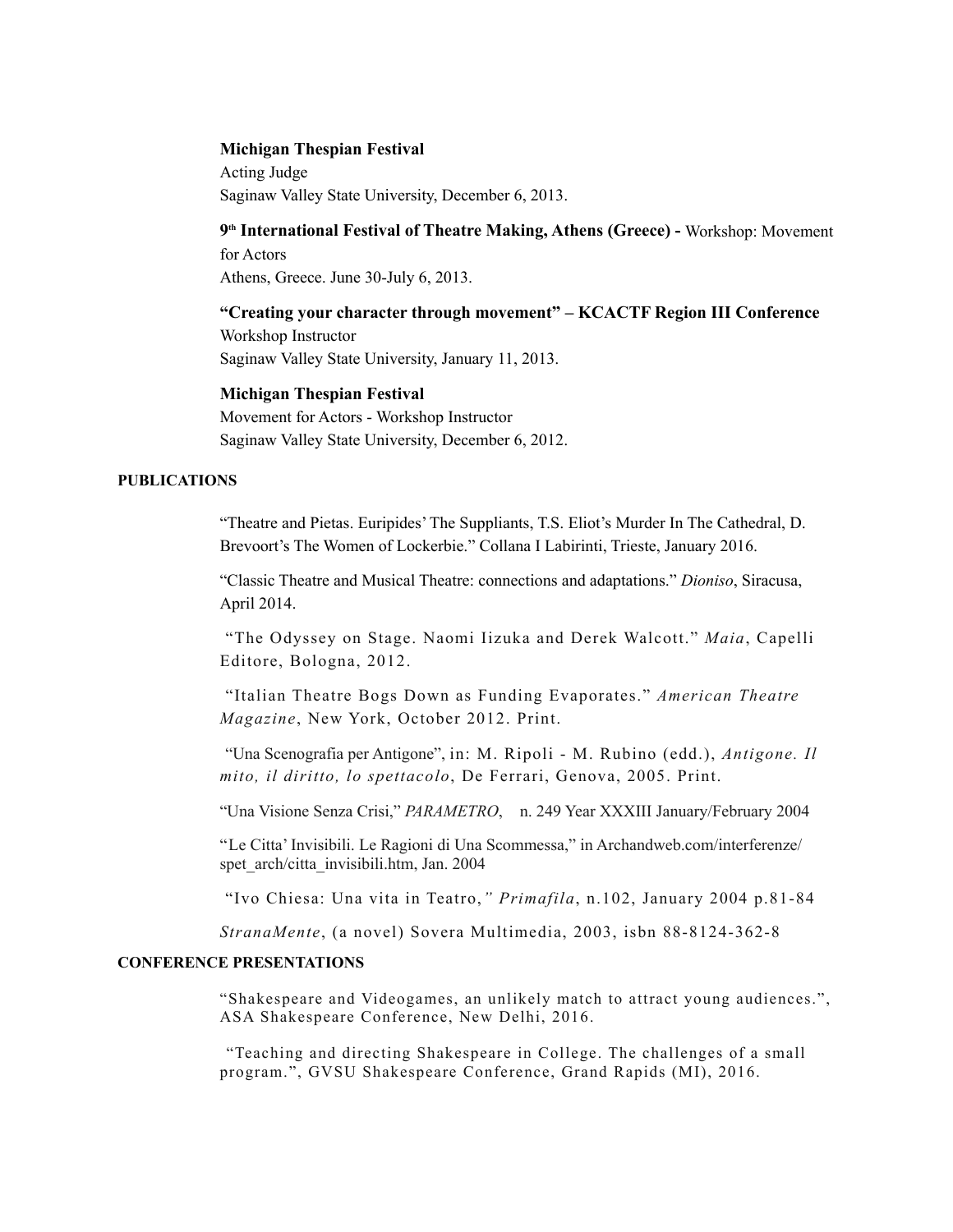"Crisis and Theatre. Staging the Economic Crisis in Straight Plays and Musicals", ATHE Chicago, 2016.

Keynote Speaker Presentation at the Conference "Blurring Boundaries", University of Wisconsin Madison, April 2016. Title of the presentation "Theatre and Pietas".

"When Terrorism Enters the Theatre. A Reflection on the Terrorist Attack to the Dubrowka Theatre in Moscow in 2002", *The Asian Conference on Cultural Studies*, Osaka, Japan, November 2015.

"An Italian Historical College Student Theatre Company: The Baistrocchi: Its Meaning, Tradition and Cultural Relevance since 1913". (In Absentia) *Modern Language Association [MLA] Vancouver 2015*. Vancouver, Canada. January 2015.

Designer for the *New Play Development Workshop*. 2014 ATHE Conference in Scottsdale (AZ). Scottsdale, Arizona. July 2014.

"Clytemnestra, from the *Oresteia* to Modern Literature: the woman, the wife, the mother, the murderer. Her depiction and development in *Clytemnestra*, a one-woman show", CAMWS, The Southern Section, 94<sup>th</sup> Anniversary Meeting, Fredericksburg (VA), 2014.

"Characters Through Time". *Between Theatre Tradition and Contemporaneity*. IUGTE International Theatre Conference, Torre Marina (Italy), 2014.

"An International Approach to The Tempest" *Shakespearean Journeys*, Asian Shakespeare Association Conference, Taipei (Taiwan), 2014.

"Site Specific Theatre Curation. An Italian Case Study". *Envisioning the Practice: Montreal International Symposium on Performing Arts Curation*. Universite' du Quebec a Montreal, Montreal, Canada. 2014.

"(Un)Masking Culture: an exposition on bridging cultures through theatrical masks.", MATC, St. Louis (Mo) March 8, 2013

#### **BOOK REVIEW**

"Political and Protest Theatre After 9/11," by Jenny Spencer Texas Theatre Journal. Commerce, Tex: Texas Educational Theatre Association, January 2013

Reviewer for *The Journal of Literature and Art Studies*, David Publishing Company, New York City.

# **RECRUITING/COACHING ACTIVITY/AWARDS**

The Kennedy Center America College Theatre Festival Meritorious Achievement Award: Excellence in Direction 2016 The Kennedy Center America College Theatre Festival Meritorious Achievement Award: Excellence in Direction 2015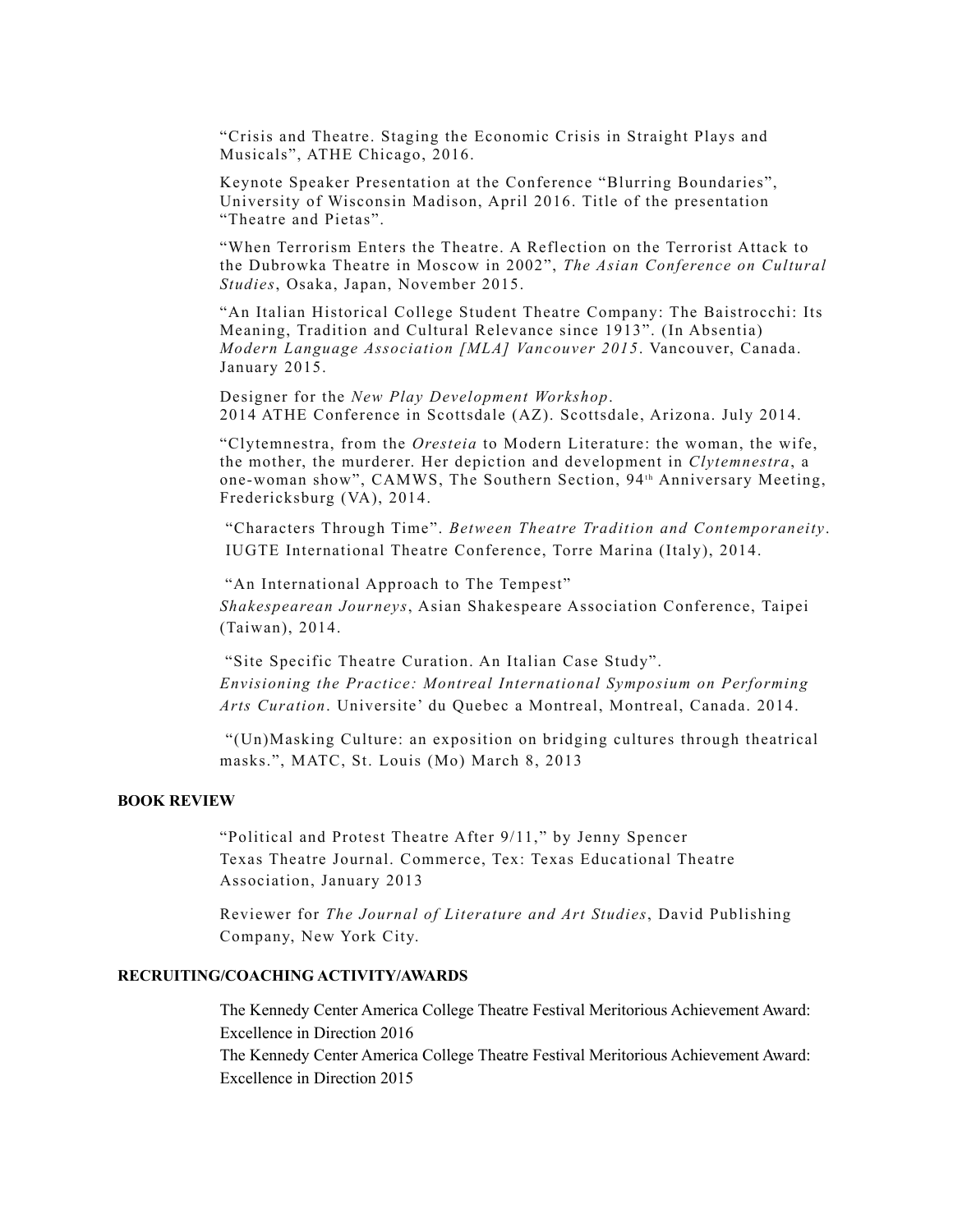Certificate of Appreciation – Consular Agency of the United States of America (Genoa Office) – 2010 KCACTF Region IV, Respondent, Festival 2016- 2017 SETC 2016 - 2017 KCACTF Region III Festival 2013, 2014, 2015 Michigan Thespian Festival 2012/13 and 2013/2014

# **DIRECTING AND PLAY WRITING**

| 2017 | Everyone's a Hero with Someone Else's Tit, by Kiara Pipino, United Solo Festival, NYC,<br>date TBD    |
|------|-------------------------------------------------------------------------------------------------------|
|      | The Good Doctor, by Neil Simon, King University, Bristol, TN, April                                   |
| 2016 | Almost, Maine, by John Cariani, King University, Bristol, TN, November                                |
|      | The Wrong End of the Telescope, by Adam E. Douglas, United Solo Festival, NYC,                        |
|      | October                                                                                               |
|      | Purgatorio, by Ariel Dorfman, Ateneo de Manila University, Manila, Philippines, June                  |
|      | Washed Away, by Kiara Pipino, directed by Esteban Arevalo, Chicago Fringe Festival,                   |
|      | Chicago, September                                                                                    |
|      | As You Like It, by W. Shakespeare, King University, Bristol, TN, April                                |
| 2015 | Shaskespeare the King, by Kiara Pipino and Jason Flannery, King University, Bristol,                  |
|      | TN - also performing at the Fringe Festival at SETC, Greensboro, NC, March 2016                       |
|      | Goodnight Desdemona, Good Morning Juliet, by Anne-Marie MacDonald, King                               |
|      | University, Bristol, TN, November                                                                     |
|      | After All, by Kiara Pipino, (staged reading), Playwrights Horizons, directed by Kent                  |
|      | Nicholson, New York City, NY                                                                          |
|      | Indoor/Outdoor, by Kenny Finkle - AIE productions, Lake Effect Fringe Festival, Grand                 |
|      | Rapids, MI                                                                                            |
|      | Restoration Comedy, by Amy Freed, Grand Valley State University, Allendale, MI                        |
| 2014 | The Women of Lockerbie, by Deborah Brevoort, Grand Valley State University,                           |
|      | Allendale, MI                                                                                         |
|      | Clytemnestra, adapted and edited by Kiara Pipino, United Solo Festival, NYC                           |
|      | Happy Birthday Shakespeare!, Festival Valle Christi, Rapallo, Italy                                   |
|      | Northeast, by Torsten Buchsteiner, Actors' Theatre, Grand Rapids MI                                   |
|      | The How and The Why, by Sarah Treem, Dogstory Theatre, Grand Rapids, MI                               |
|      | Bard To Go Puzzle The Will by Kiara Pipino and Jason Flannery, Grand Valley                           |
|      | State University, Allendale, MI (the production toured Europe in March 2014)                          |
|      | The Understudy, by Theresa Rebeck - AIE productions, Lake Effect Fringe Festival, Grand               |
|      | Rapids, MI                                                                                            |
|      | The Wrong End of the Telescope, by Adam E. Douglas from Luigi Pirandello, FronteraFest,<br>Austin, TX |
|      |                                                                                                       |
| 2013 | The Good Person of Setzuan by Bertolt Brecht (Tony Kushner's adaptation), Grand Valley                |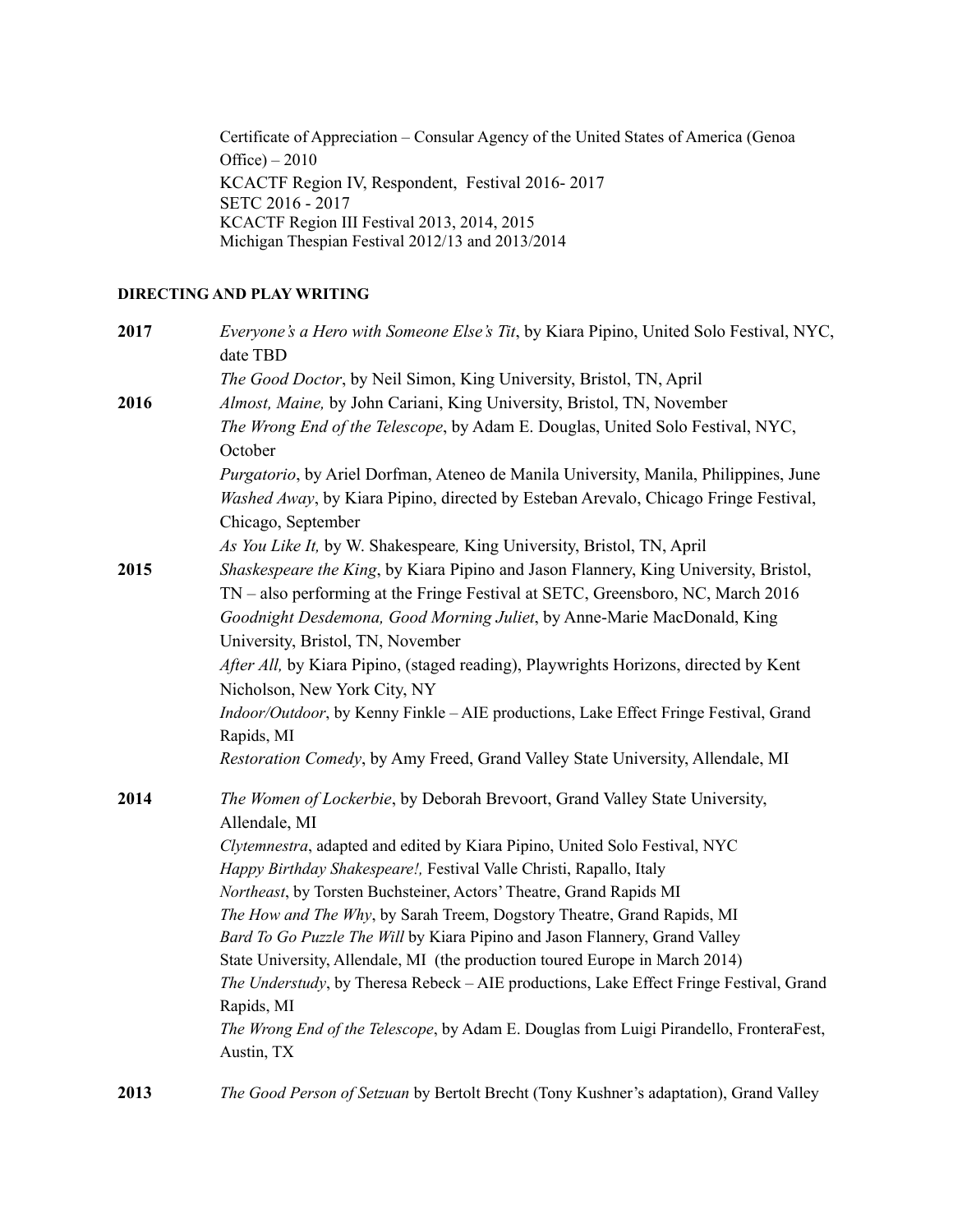|      | State University, Allendale, MI<br>Clytemnestra, adapted by Kiara Pipino, Lindenwood University, St. Charles, MO<br>Madre Coraggio (Mother Peace) by Dario Fo, Festival Valle Christi, Rapallo, Italy                                                                                                                                                                                                                                                                                                                                                          |
|------|----------------------------------------------------------------------------------------------------------------------------------------------------------------------------------------------------------------------------------------------------------------------------------------------------------------------------------------------------------------------------------------------------------------------------------------------------------------------------------------------------------------------------------------------------------------|
| 2012 | Perseverance by Kara George, 24 Hour Play Off 2012, TheatreSquared, Fayetteville, AR<br>Anon(ymous), by Naomi Lizuka, University of Arkansas, Fayetteville, AR<br>Zoo Story, by Edward Albee, University of Arkansas, Fayetteville, AR                                                                                                                                                                                                                                                                                                                         |
| 2011 | The Bear, by Anton Chekhov, University of Arkansas, Fayetteville, AR<br>Alatiel, la figlia del Sultano di Babilonia, (Alatiel, the daughter of the Soldan of Babylon) by<br>Giovanni Boccaccio, Festival Internazionale Valle Christi, Rapallo, Italy<br>I think you think I love you, by Kelly Younger, Brixton Club Cabaret, Alassio, Italy<br>You're a Good Man Charlie Brown (revised 1999), University of Arkansas, Fayetteville, AR<br>Reflections, adapted from "Nord-Ost", by Torsten Buchsteiner, Lindenwood University, St.<br>Charles, MO           |
| 2010 | Dead Man's Cell Phone by Sarah Ruhl, University of Arkansas, Fayetteville, AR<br>The Lesson, by Eugene Ionesco, University of Arkansas, Fayetteville, AR<br>La Tempesta, (The Tempest) by William Shakespeare, Festival Internazionale Valle Christi,<br>Rapallo, Italy<br>Musical and musicals. From the Wizard of Oz to Mamma Mia! Genovaspettacolo Estate,<br>Villa Bombrini, Genova, Italy<br>A scent of musical. Love through musicals, Pieve di Teco, Imperia, Italy<br>May Blizzard, by Todd Taylor, University of Arkansas, Fayetteville, AR           |
| 2009 | La XII Notte (Tweltfh Night), by William Shakespeare, Festival Internazionale Valle Christi,<br>Rapallo, Italy<br>Bonfadio, un caso di Coscienza (Bonfadio, a case of Conscience), Palazzo Ducale, Genova,<br>Italy                                                                                                                                                                                                                                                                                                                                            |
| 2008 | The Unseen, by Craig Wright, Italian première, (Italian translation by Kiara Pipino), Festival<br>Internazionale Valle Christi, Rapallo, Genova, Italy<br>Claire de Lune, a poetic and music extravaganza, Genova, Italy<br>Fires. For revenge, for jealousy, adapted by Kiara Pipino, Festival Internazionale Valle<br>Christi, Rapallo, Italy<br>Harry Potter on Stage, Pop Philosophy Festival, Palazzo Ducale,<br>Genova, Italy<br>The Unseen, video version, for the "Notte Bianca" (White Night),<br>Palazzo Ducale,<br>Medieval dungeons, Genova, Italy |
| 2007 | A Number by Caryl Churchly, Festival Internazionale Valle Christi, Rapallo, Italy<br>Verlaine & Debussy, a music fantasia, Zoagli, Italy                                                                                                                                                                                                                                                                                                                                                                                                                       |
| 2006 | Olympo Cabaret (Cabaret Olimpo) by Kiara Pipino, Festival Internazionale Valle Christi<br>and Politeama Genovese Theatre, Rapallo, Genova, Italy                                                                                                                                                                                                                                                                                                                                                                                                               |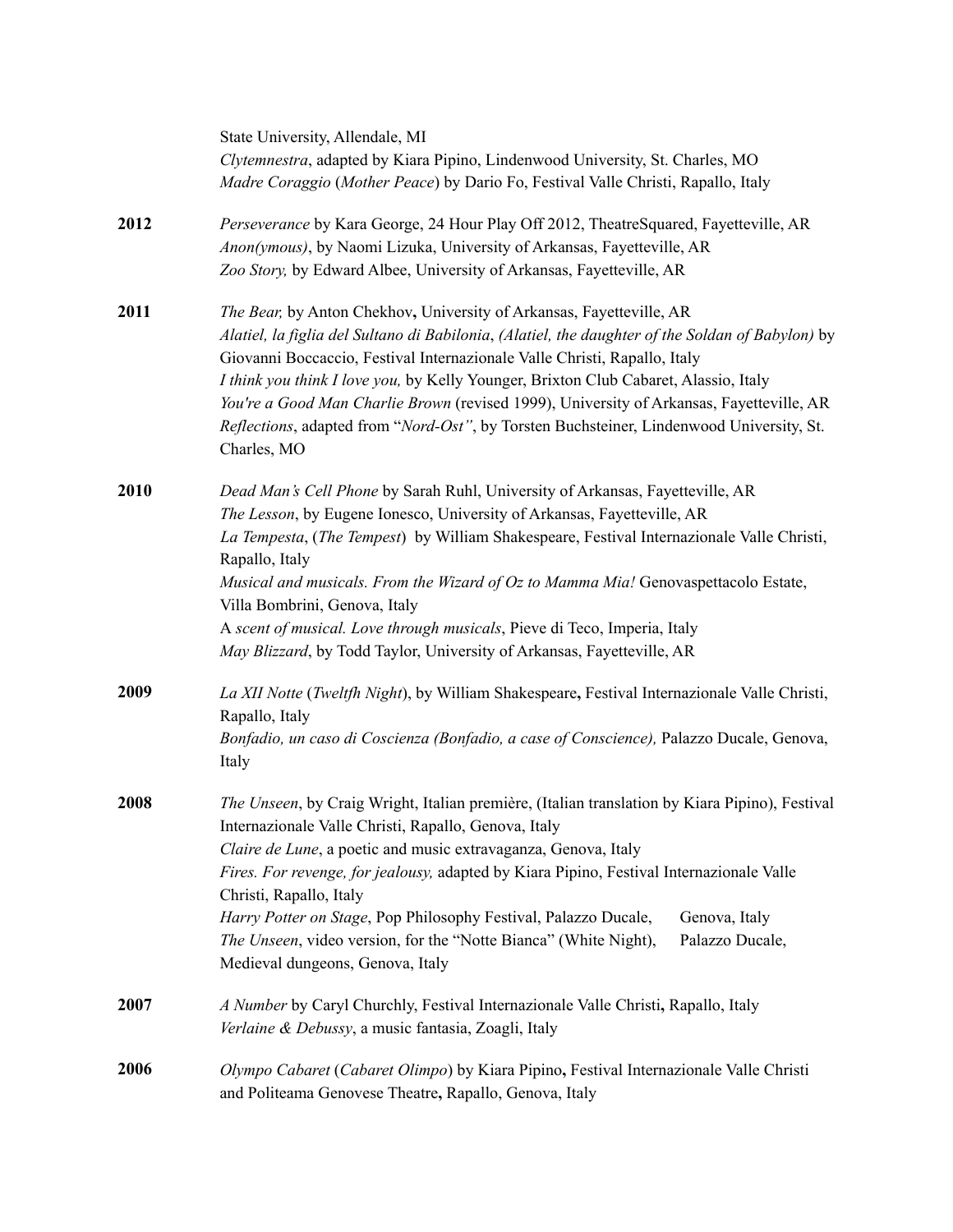*17 Murders: Trip in the mind of the worst Italian serial killer*, adapted by Kiara Pipino from Ilaria Cavo's book, Rapallo, Italy

- **2005** *Autosole*, (*Highway*), by Carlo Lucarelli, Festival Internazionale Valle Christi**,** Rapallo, Italy *Minotaurus*, by Friedrick Durrenmatt, Zoagli, and Festival Internazionale Valle Christi, Rapallo, Italy
- **2004** *Rime of the Ancient Mariner*, by S.T. Coleridge, Rapallo 2004 and Festival Internazionale Valle Christi, Rapallo, Italy *Ludus Danielis*, a Medieval play, unknown author, Montallegro Monastry, Rapallo, Italy

#### **THEATRE MANAGEMENT EXPERIENCE**

### **2003-present Executive, Artistic Director and Artistic Supervisor**

*Festival Internazionale Valle Christi, Rapallo, Genova, Italy*

The Festival is a showcase for new plays, classical texts and International artists. Over the years, the Festival gained National recognition and won several critic awards (Premio La Stampa, Premio Liguria). The Festival is also provides workshops and internships possibilities for American students on Study Abroad programs.

#### **2010 Stage Manager**

*Urinetown*, music by Mark Hollmann, lyrics by Hollmann and Greg Kotis book by Kotis, Univeristy Theatre, University of Arkansas, Fayetteville, AR

#### **DESIGNS EXPERIENCES**

| 2015      | Scenic design for <i>Indoor/Outdoor</i> , by Kenny Finkle, LEFT festival, Grand Rapids, MI     |
|-----------|------------------------------------------------------------------------------------------------|
| 2014      | Scenic design for The How and Why, by Sarah Treem, LEFT festival, Grand Rapids, MI             |
| 2014      | Scenic design for <i>The Understudy</i> , by Theresa Rebeck, LEFT festival, Grand Rapids, MI   |
| 2009-2012 | Graphic design for publicity material for University of Arkansas, Fayetteville, AR             |
| 2011      | Costume Design for Alatiel, la figlia del Sultano di Babilonia, by Giovanni Boccaccio          |
|           | (Alatiel, the daughter of the Soldan of Babylon)                                               |
|           | Festival Internazionale Valle Christi, Rapallo, Italy                                          |
| 2010      | Scene design and costumes for <i>Dead Man's Cell Phone</i> , by Sarah Ruhl, University of      |
|           | Arkansas, Fayetteville, AR                                                                     |
|           | Scene and costumes for <i>The Lesson</i> , by Eugene Ionesco, University of Arkansas,          |
|           | Fayetteville, AR                                                                               |
|           | Costumes for Musical and Musicals, from the Wizard of Oz to Mamma Mia!,                        |
|           | Genovaspettacolo Estate, Villa Bombrini, Genova, Italy                                         |
|           | Costumes for A scent of musical. Love through musicals, Pieve di Teco, Imperia, Italy          |
| 2003-2009 | Graphic Designer for all the promotional material of the Festival Internazionale Valle Christi |
| 2004-2008 | Graphic Design for all the promotional materials for the Politeama Genovese Theatre            |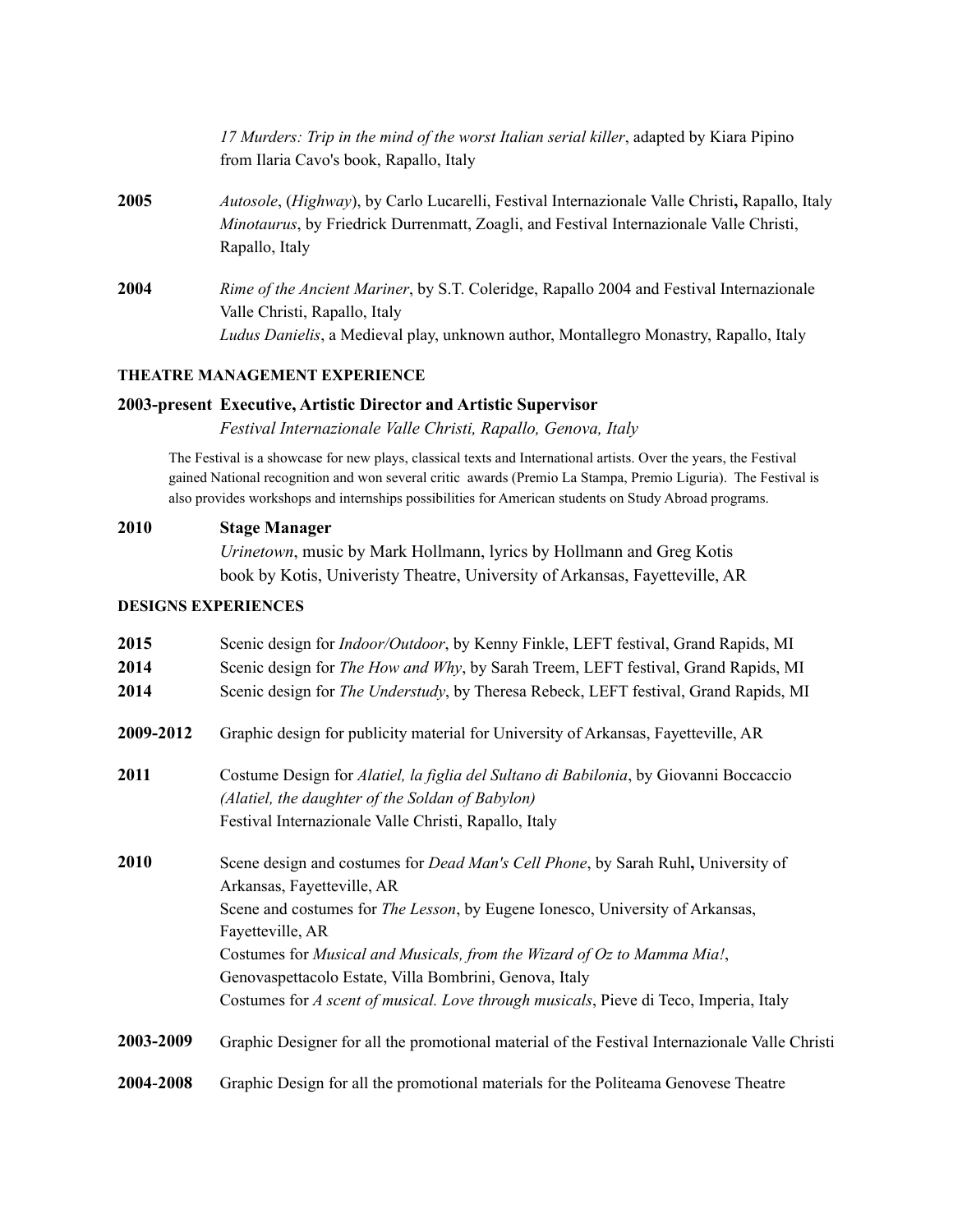| 2008 | Scene and Costumes for The Unseen, by Craig Wright, Festival Internazionale Valle Christi,<br>Rapallo, Italy                                                                                                                                                                                                                                                                |
|------|-----------------------------------------------------------------------------------------------------------------------------------------------------------------------------------------------------------------------------------------------------------------------------------------------------------------------------------------------------------------------------|
|      | Costumes for <i>Harry Potter on Stage</i> , Pop Philosophy Festival, Palazzo Ducale, Italy<br>Scenes and costumes for Claire de Lune, Zoagli, Italy                                                                                                                                                                                                                         |
| 2007 | Scenery for A Number, by Caryl Churchill, Festival Internazionale Valle Christi, Rapallo,<br>Italy                                                                                                                                                                                                                                                                          |
|      | Scenery and costumes for Verlaine, Genova, Italy                                                                                                                                                                                                                                                                                                                            |
| 2006 | Scenery for Olympo Cabaret, by Kiara Pipino, Festival Internazionale Valle Christi<br>Rapallo, Genova and Politeama Genovese, Genova, Italy                                                                                                                                                                                                                                 |
| 2005 | Scenery and costumes for Autosole, by Carlo Lucarelli, Festival Internazionale Valle Christi<br>Rapallo, Italy                                                                                                                                                                                                                                                              |
|      | Scenery and costumes for Minotaurus by F. Durrenmatt, Festival Internazionale Valle<br>Christi, Rapallo, Genova and Zoagli                                                                                                                                                                                                                                                  |
|      | Graphic design for promotional materials for Pasiones, tango y musical, a "3 In the Way"<br>and "Fox & Gould" production                                                                                                                                                                                                                                                    |
|      | Graphic design for poster for Mon chien Stupide, by John Fante, a "Fox & Gould"<br>production                                                                                                                                                                                                                                                                               |
|      | Architectural and stage design of <i>Gran Galà</i> for the 100th anniversary of the Sanremo<br>Casino, Sanremo, Italy                                                                                                                                                                                                                                                       |
| 2004 | Scenery and costumes for Rime of the Ancient Mariner by T.S. Coleridge, Festival Valle<br>Christi, Rapallo, Italy                                                                                                                                                                                                                                                           |
|      | Scenery of The Old Possum's book of Practical Cats by T.S. Eliot, Festival Valle Christi<br>Rapallo, Italy                                                                                                                                                                                                                                                                  |
|      | Costumes for Ludus Danielis, a medieval play, Montallegro Monastry, Rapallo, Italy                                                                                                                                                                                                                                                                                          |
| 2003 | Scenery and costumes for The Spoon River Anthology by E. Lee Masters<br>and Astaroth by S. Benni, Festival Internazionale di Teatro Sperimentale Valle Christi                                                                                                                                                                                                              |
|      | Rapallo, Italy                                                                                                                                                                                                                                                                                                                                                              |
| 2002 | Scenery and costumes for The Invisibile Cities by Italo Calvino, and 900 by A. Baricco<br>Festival Internazionale di Teatro Sperimentale "Cartoline da un viaggio"<br>(in cooperation with the Goldsmiths College London University), Rapallo, Genova, Italy<br>Video Installation Homage à Le Corbusier. Le Poème électronique Magazzini<br>dell'Abbondanza, Genova, Italy |
|      |                                                                                                                                                                                                                                                                                                                                                                             |

# **PRODUCING EXPERIENCES**

| 2015 | Indoor/Outdoor, by Kenny Finkle, LEFT Festival, Grand Rapids, MI     |
|------|----------------------------------------------------------------------|
| 2014 | The How and the Why, by Sarah Treem, LEFT Festival, Grand Rapids, MI |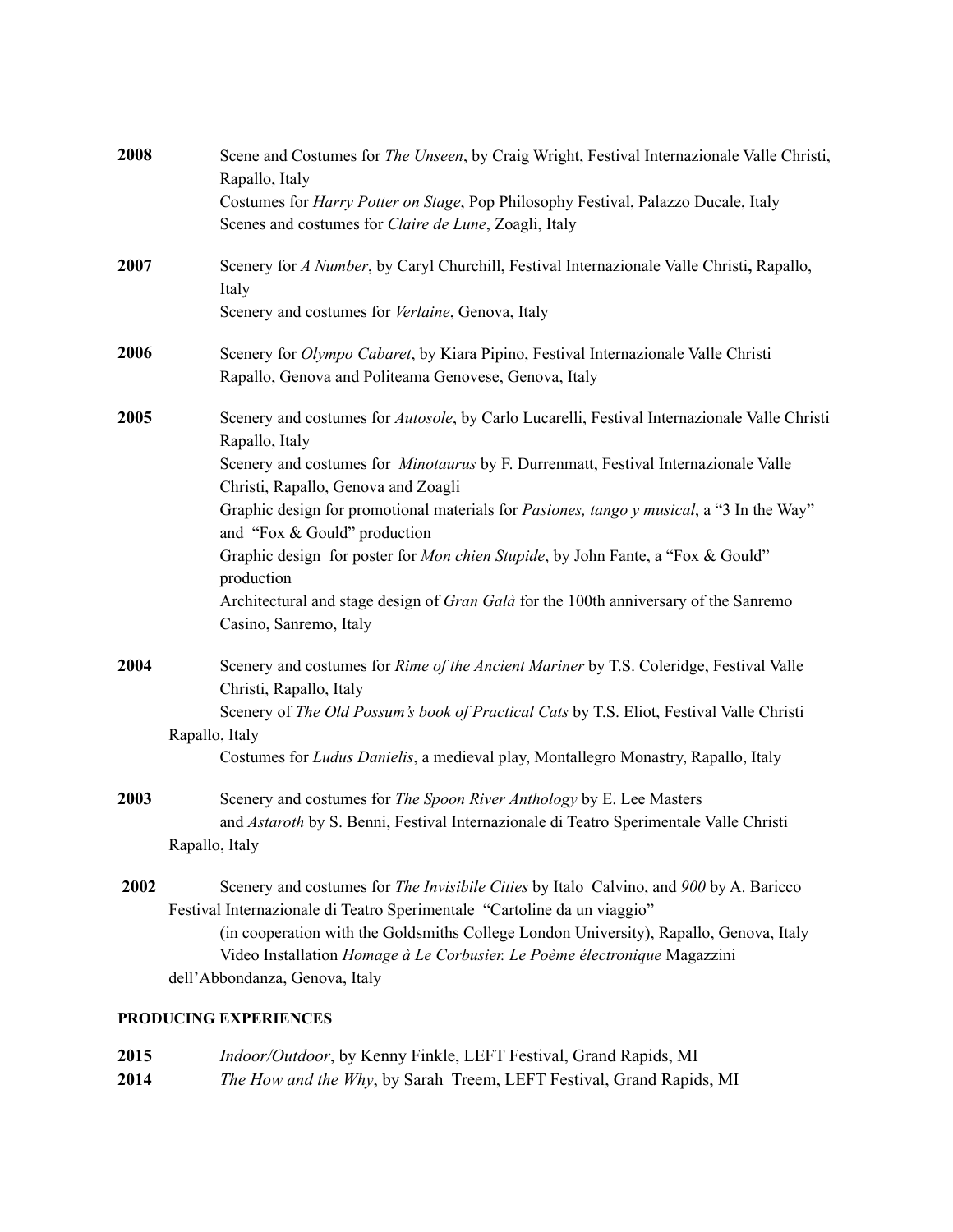| 2014 | The Understudy, by Theresa Rebeck, LEFT Festival, Grand Rapids, MI                 |
|------|------------------------------------------------------------------------------------|
|      | <i>The Wrong End of the Telescope, by Adam E. Douglas, FronteraFest, Austin TX</i> |

#### **2003 – today**

I have served as the Executive Director for the Festival Internazionale Valle Christi, therefore I was and still am in charge of the Festival productions. Titles include, but are not limited to *Alatiel, la figlia del Sultano di Babilonia* by Giovanni Boccaccio*, La Tempesta*, (*The Tempest*), by William Shakespeare, *I think you think I love you,* by Kelly Younger, *The Unseen*, by Craig Wright, *La XII Notte* (*Twelfth Night*), by William Shakespeare, *Minotaurus*, by Friedreick Durrenmatt, *Olympo Cabaret (Cabaret Olimpo*) by Kiara Pipino, *Ludus Danielis*, a medieval play, *The Spoon River Anthology* by E. Lee Masters.

**2002** *The Invisible Cities* by Italo Calvino, and *900* by A. Baricco Festival Internazionale di Teatro Sperimentale "Cartoline da un viaggio" (in cooperation with the Goldsmiths College London University), Rapallo, Italy

#### **OTHER ARTISTIC AND ACADEMIC EXPERIENCES**

| $2005$ -today | Artistic Director – Festival Internazionale Valle Christi – Italy                                                                                  |
|---------------|----------------------------------------------------------------------------------------------------------------------------------------------------|
| $2014$ -today | Artistic and Executive Director - ALEA IACTA EST, Tennessee based Theatre                                                                          |
|               | Company                                                                                                                                            |
| 2015          | Director - Study Abroad program StudyInItaly Siena                                                                                                 |
| 2014          | GVSU Shakespeare Conference Scientific Committee                                                                                                   |
|               | 2014 Athe Conference Mentor                                                                                                                        |
|               | Co-director Study Abroad Italy Theatre Program                                                                                                     |
| 2009          | Coordinator of the conference "LOST DAY" with Craig Wright, Palazzo Ducale, Genova,<br>Italy                                                       |
| 2008          | <i>Cultural Supervisor</i> "Notte Bianca" (White Night), Palazzo Ducale, Genova, Italy                                                             |
| 2004-2008     | Press Office and Cultural Promotion, Politeama Genovese Theatre, Genova, Italy                                                                     |
| 2007          | Theatre coordinator, "Theatre and History", Politeama Genovese Theatre, Genova, Italy                                                              |
| 2006          | Theatre coordinator, "Theatre and Phylosophy", Politeama Genovese Theatre, Genova, Italy                                                           |
| 2004          | Artistic Director, "Rapallo 2004" cultural meetings and performances in Rapallo<br>Genova, Italy                                                   |
|               | <i>Photo Exhibition – artist,</i> "Space and Time Diacronisms" ModArte Brera Gallery, Milan,<br>Italy                                              |
| 2003          | Cooperation with the theatre national theatre magazine, "Primafila"<br>Author, "Stranamente", a novel, Published by Sovera Multimedia, Rome, Italy |